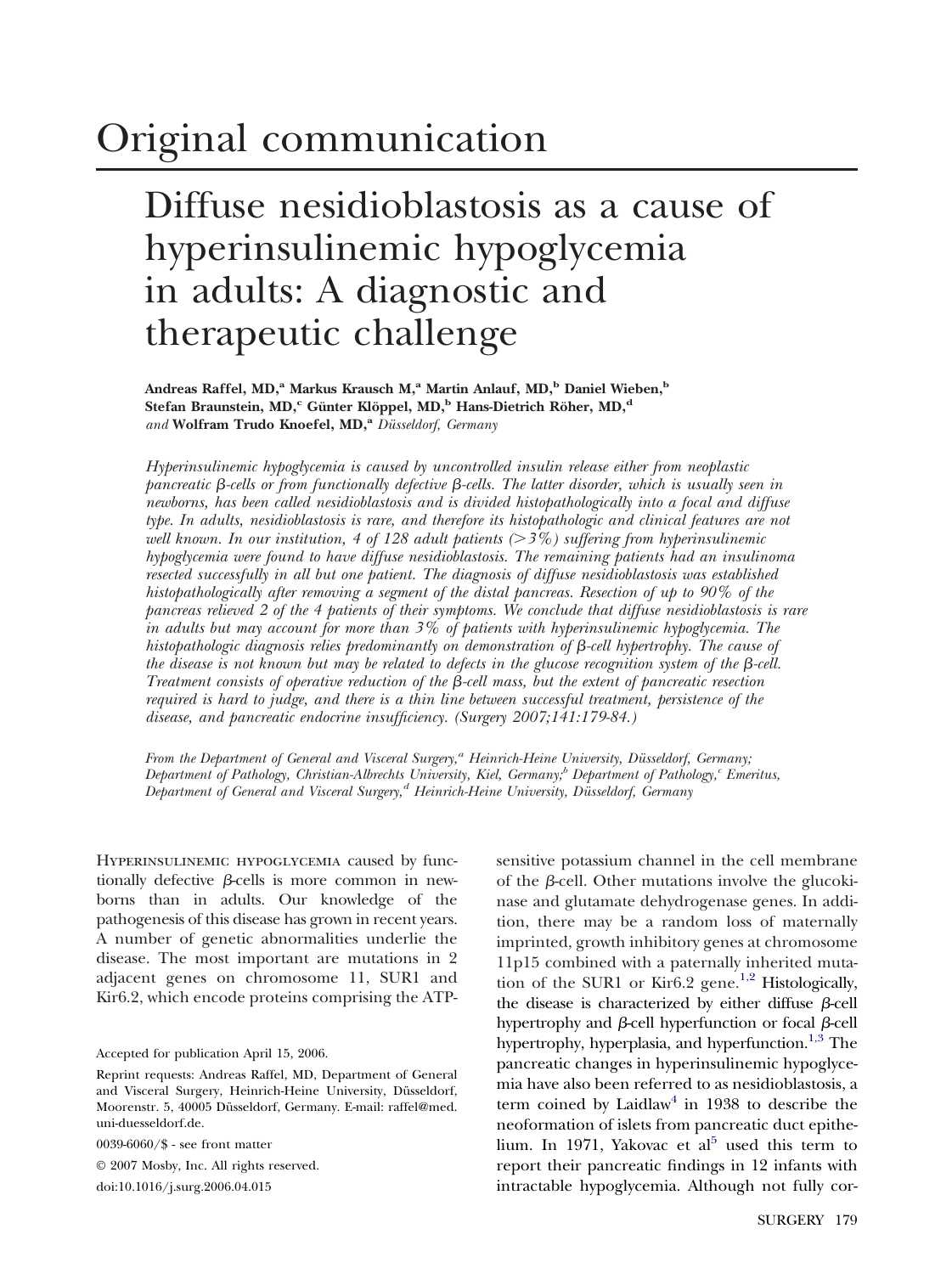| Patient no.            |                 | 2                     | 3                    | 4                     |
|------------------------|-----------------|-----------------------|----------------------|-----------------------|
| Gender                 | m               | m                     |                      | m                     |
| Age                    | 58              | 18                    | 31                   | 40                    |
| Symptoms               | CVA, low bg     | Confusion, somnolence | Aphasia, weight gain | Confusion, somnolence |
| Duration               | $10 \text{ wk}$ | 8 y                   | 3 wk                 | 5 <sub>m</sub>        |
| Diagnostic tests       |                 |                       |                      |                       |
| Fasting test (bg)      | $+$ (40mg/%)    | $+$ (32 mg/%)         | $+$ (35 mg/%)        | $+$ (30 mg/%)         |
| Diazoxide test         | Ø               | Ø                     | Ø                    | Ø                     |
| Ogtt                   | Ø               | Ø                     | Ø                    | Ø                     |
| Somatostatin test      | Ø               | Ø                     | Ø                    | Ø                     |
| Sulfonylurea<br>screen | Ø               | Ø                     | $^{+}$               | Ø                     |
| Imaging                |                 |                       |                      |                       |
| CT abdomen             |                 |                       |                      |                       |
| US abdomen             |                 |                       |                      |                       |
| Follow-up              | 8.9 y           | 11.5y                 | 7.4 y                | 9 <sub>m</sub>        |

<span id="page-1-0"></span>**Table I.** Preoperative clinical diagnostic and imaging characteristics of patients with hyperinsulinemic hypoglycemia due to diffuse nesidioblastosis

*M*, male; *f*, female; *CVA*, cerebral vascular accident; *bg*, blood glucose; *wk*, week; *y*, year; *m*, month; +, positive; *oGGT*, oral glucose tolerance test; -, negative; Ø not examined; *CT*, computed tomography; *US*, ultrasound.

rect, nesidioblastosis is used collectively today to designate the pancreatic changes in all persistent hyperinsulinemic conditions not caused by an insulinoma.

In 1975, the first adult with nesidioblastosis was reported. $6$  Since then, only a few additional patients have been described, most as individual case reports.[7-11](#page-4-0) The histopathologic criteria used to define adult diffuse nesidioblastosis, however, are unclear or even questionable. At our hospital, 4 of 128 patients with hyperinsulinemic hypoglycemia secondary to diffuse nesidioblastosis have been diagnosed, suggesting that adult nesidioblastosis may be more common than assumed. Our report is intended to increase the awareness of the clinical and morphologic features of adult nesidioblastosis and to show how this knowledge can be put to use in the treatment of patients with hyperinsulinemic hypoglycemia.

## **PATIENTS AND METHODS**

Between 1975 and 2005, 128 patients with hyperinsulinemic hypoglycemia were operated on in our hospital. Median age was 47 years, ranging from 14 to 89 years. The majority of patients were female (62%). Most patients presented with typical symptoms of hyperinsulinemic hypoglycemia, ie, hyperadrenergic reactions and neuroglucopenic symptoms such as confusion, amnesia, or blurred vision. Often, a long time had elapsed between the first occurrence of symptoms and the diagnosis of hyperinsulinemic hypoglycemia, even as long as 8 years (Table I). In 2 patients, no cause of the hyperinsulinemic hypoglycemia could be identified pre- and intraoperatively. In these 2 patients, no samples of the pancreas were taken intraoperatively. One of these patients was operated again 2 years later because of persistent hypoglycemic symptoms. A small insulinoma was identified in the dorsal head of the pancreas. The other patient was lost to follow-up.

The diagnosis of hyperinsulinemic hypoglycemia was based on hypoglycemia (blood glucose concentrations  $\leq 40$  mg/%) in the presence of insulin levels above 6  $\mu$ l/ml.<sup>12</sup> Prolonged fasting was the most important test. Positive criteria were spike patterns and time until hypoglycemia causing neuroglycopenic syndromes appeared. C peptide levels were determined to exclude exogenous insulin intake. Although done in only 1 of our 4 patients done, patients should be screened for first- and secondgeneration sulfonylureas by drug screening. With these examinations, factitious hypoglycemia was diagnosed in 2 female patients over 30 years of age. Table I summarizes the characteristics of the patients and preoperative diagnoses (suppression and stimulation tests) in the 4 patients with hyperinsulinemic hypoglycemia due to diffuse nesidioblastosis. One of the four patients (patient 2) described symptoms with fasting (BMI: 20). Compared with the other 124 patients with hyperinsulinemic hypoglycemia, there were no clear differences in clinical symptoms, duration of symptoms, or functional tests.

To localize the source of excessive insulin in the pancreas, we used transcutaneus ultrasonography (US) and computed tomography (CT) of the ab-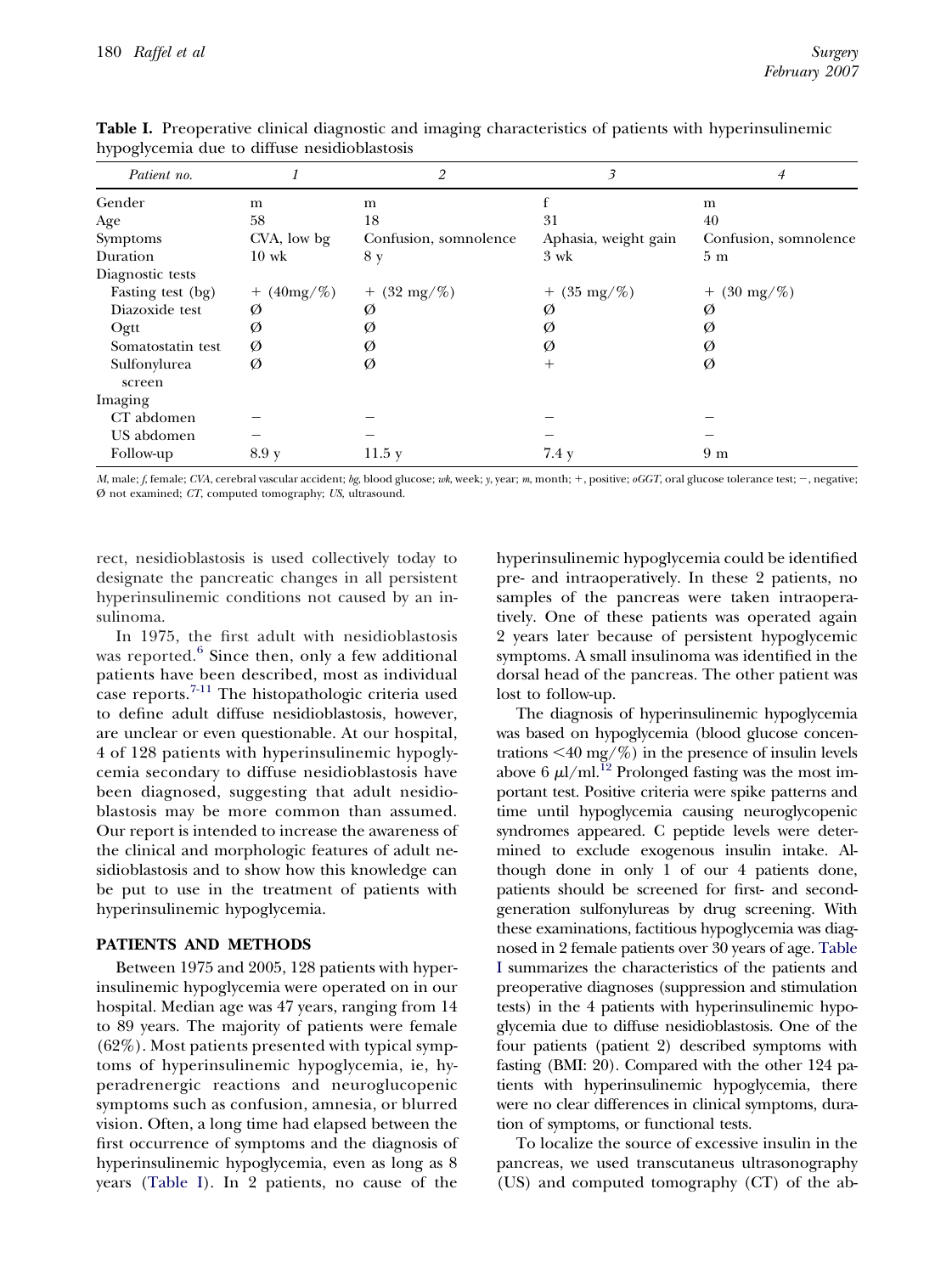**Table II.** Major histopathologic criteria for the diagnosis of diffuse nesidioblastosis in adults

| Major criteria                                                                                                                 |  |
|--------------------------------------------------------------------------------------------------------------------------------|--|
| • Macroscopic, microscopic, and immunohistochemical exclusion of an insulinoma                                                 |  |
| $\bullet$ Multiple $\beta$ -cells with enlarged and hyperchromatic nucleus and abundant clear cytoplasm in the majority of the |  |
| islets                                                                                                                         |  |
| • Islets with normal spatial distribution and regular hormone expression patterns of the various cell types                    |  |

● No proliferative activity of the Ki-67 antigen (Mib-1) of endocrine cells

domen. The negative results of these studies in our patients are conspicuous [\(Table I\)](#page-1-0). A false-positive result was obtained in patient 3 by endoscopic US.

For pathologic examination, the resected pancreatic specimens were sectioned at 5-mm intervals. Samples were fixed in 10% buffered formalin and embedded in paraffin. Block step sections  $(5 \mu m)$ were cut and stained conventionally with hematoxylin and eosin and with periodic acid-Schiff reagent. Serial sections from different regions of the specimen were stained immunohistochemically with the avidin-biotin complex (ABC) method using a monoclonal antibody against insulin (Bio-Genex, San Ramon, Calif, USA; primary dilution 1:40) and polyclonal antibodies against glucagon (BioGenex; dilution 1:60), somatostatin (DakoCytomation, Glostrup, Denmark; dilution 1:200) and pancreatic polypeptide (DakoCytomation, dilution 1:5.000). To ascertain the staining specificity, appropriate controls were performed. Histologic and immunostained pancreatic sections were analyzed by 3 different pathologists blinded to the patient diagnosis. Histologic criteria for nesidioblastosis in adults were used to evaluate the sections (Table II).<sup>13</sup> Ageand sex-matched control pancreatic specimens were used as references.

### **RESULTS**

In the 4 patients, the pancreas was exposed completely during the operation and investigated by bimanual palpation and intraoperative US. Intraoperative US and bimanual palpation were negative in patients 1 to 3. A false-positive image (intraoperative US/bimanual palpation) was obtained in patient 4. In patient 1, a spleen-conserving distal pancreatectomy (beginning to the left of the inferior mesenteric vein) was performed, because intraoperative frozen section analysis led us to suspect nesidioblastosis. In patient 2, despite a positive endoscopic US, intraoperative US and palpation were negative; therefore, a distal pancreatectomy (as above) was performed for histologic sampling. A few days later, after nesidioblastosis had been confirmed histologically, a second operation (subtotal pancreas resection  $>90\%$ ) was performed. In patient 3, a left-sided pancreatic resection was performed (beginning just to the left of the superior mesenteric vein) because nesidioblastosis was suspected (negative localization). In patient 4, a spleen-conserving distal pancreatectomy beginning to the left of inferior mesenteric vein was performed because of the false-positive intraoperative images. Patients 1 and 4 were cured by the operation. In 2 patients (patients 2 and 3), the disease persisted in spite of the pancreatic resection. They developed recurrent hypoglycemia at least once a month with blood sugar levels  $\leq 40$  mg/%. These 4 patients have now been followed for a median of 7 years (range, 9 months to 11.5 years) after pancreatic resection [\(Table I\)](#page-1-0).

Gross examination and step sectioning of the pancreatic samples excluded the presence of an endocrine neoplasm. The lobular architecture of the exocrine parenchyma was preserved. The pancreatic duct was patent and of normal size. Some of the islets were enlarged (diameters of more than  $300 \mu m$ ) and irregularly shaped [\(Fig 1,](#page-3-0)  $A$  and  $B$ ). A consistent finding in all specimens was the presence of multiple enlarged islet cells, the arrangement of which was a lobulated islet pattern. Cytologically, a considerable subpopulation of endocrine cells showed enlarged and hyperchromatic nuclei [\(Fig 1,](#page-3-0) *C* and *D*). These cytologic changes were seen in more than 60% of the islets. Using immunohistochemistry and subsequent staining with hematoxylin, the cytologically conspicuous endocrine cells were identified as  $\beta$ -cells. In contrast, glucagon, somatostatin, and pancreatic polypeptide cells did not give any cytologic abnormalities [\(Fig. 1,](#page-3-0) *E* and *F*). The subcellular distribution of insulin and proinsulin was regular, and apparently equal amounts of both antigens were seen. There was no evidence for an expression of the nuclear proliferation antigen ki-67 within the islets. According to this histopathologic analysis, all 4 patients fulfilled the recently described "major criteria" of diffuse nesidioblastosis in adults (Table II).<sup>14</sup> This diagnosis was confirmed in all 4 patients by general pathologists and 2 endocrine pathologist in a double-blind fashion.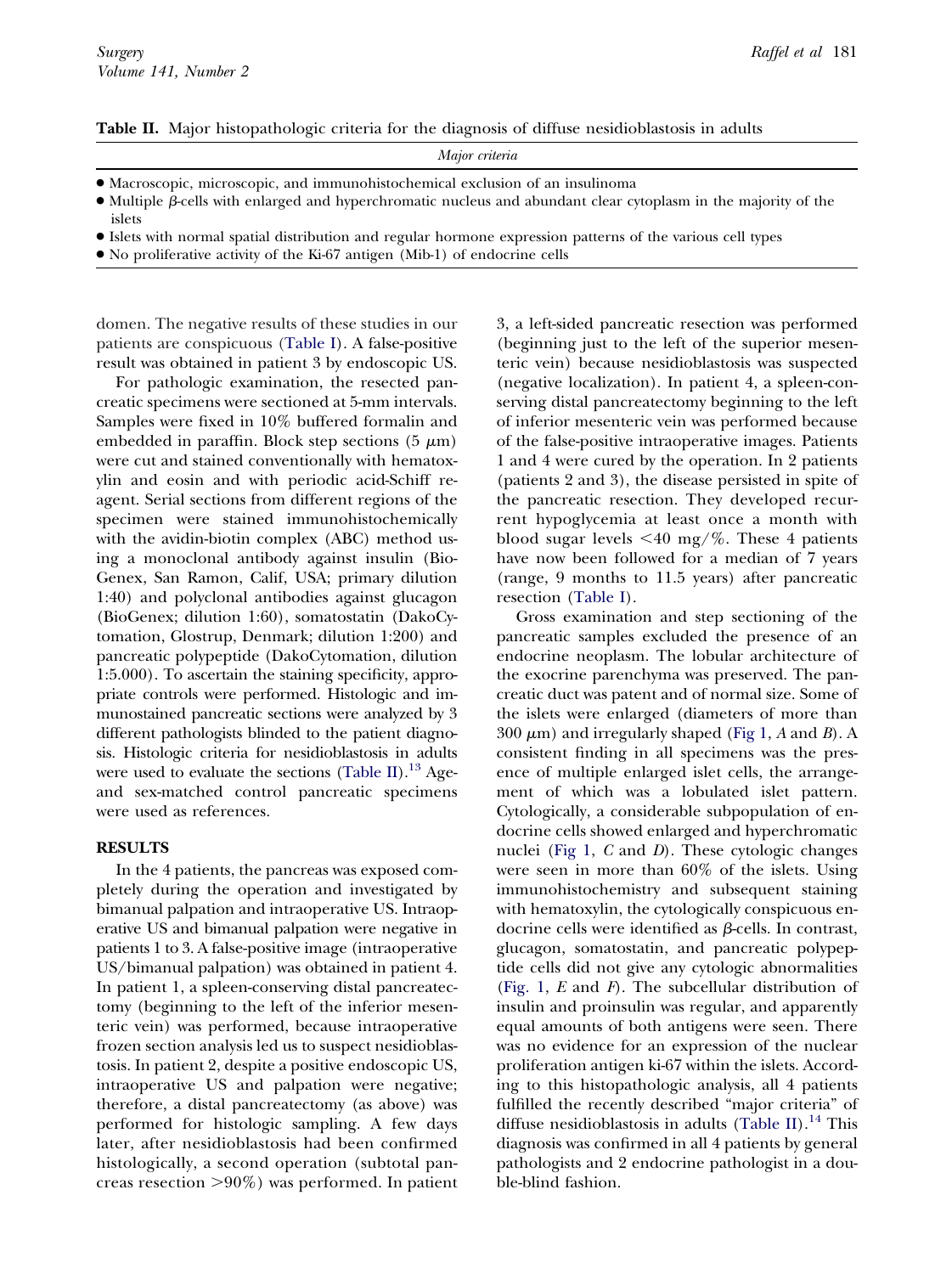<span id="page-3-0"></span>

**Fig 1.** Islet pathology in patients with adult nesidioblastosis in comparison with control pancreatic specimens. Low-power magnification of pancreatic tissue showing increased and irregular-shaped islets in a case of adult nesidioblastosis (**A**) compared to a control (**B**). The high-power magnification reveals small, periductular islet complexes containing cells with hypertrophic nuclei (*arrows* in **C**). **D,** Note regular appearance of islet cells in the control specimen of patients without nesidioblastosis. Immunohistochemical staining for insulin (**E**) and somatostatin (**F**) shows a normal quantitative distribution pattern of both hormones in the islets. The endocrine cells with enlarged nuclei are positive for insulin (*arrows* in **E**) but negative for somatostatin (*arrow* in **F**).

#### **DISCUSSION**

In our series of 128 adult patients with hyperinsulinemic hypoglycemia, 123 were found to have an insulinoma, which was resected successfully, and 1 patient without a recognizable insulinoma was lost to follow-up. In 4 patients, nesidioblastosis was confirmed. This diagnosis was established postoperatively based on permanent histologic examination, because there was nothing conspicuous about the prior history or clinical symptoms of our patients with nesidioblastosis compared with patients who had an insulinoma, nor were there any typical peculiarities seen in the functional tests. The results of the preoperative diagnostic procedures (eg, CT, US, and endoscopic US) were negative in all 4 patients. In the literature, only rare cases of a preoperative diagnosis have been reported.[15](#page-5-0) A combination of negative, preoperative imaging localization studies, comprehensive operative exploration (completely exposing the pancreas, bimanual palpation, intraoperative US), and regular follow-up excluded the persistence of a small insulinoma.

The main problem is the lack of imaging techniques sensitive enough to differentiate focal from nonfocal (diffuse) organic hyperinsulinism preoperatively. Neoplasms are often as small as 3 to 10 mm and may escape detection.<sup>[12,16-18](#page-5-0)</sup> Therefore, there is need for diagnostic procedures capable of localizing or excluding an insulinoma definitively. The intraarterial calcium stimulation test (ASVS) is a procedure that allows focal hyperactive  $\beta$ -cell dis-ease to be distinguished from diffuse disease.<sup>[11,15,19](#page-5-0)</sup> ASVS would avoid the necessity of a staged pancreatic resection (eg, blind distal pancreatectomy, endocrine/exocrine insufficiency). In patients with increased insulin secretion from all parts of the pancreas, in the absence of detectable focal insulin production, adult diffuse nesidioblastosis is a likely cause of hyperinsulinemic hypoglycemia. ASVS was not performed, however, routinely for tumor localization in our patients prior to this evaluation.

Of our 4 patients, 2 became normoglycemic after pancreatic resection. In both patients, a distal pancreatectomy sufficed. In 2 patients, there was no amelioration of the hypoglycemia, and they had repeated episodes of hypoglycemia after distal pancreatectomy in one patient and subtotal resection  $(90\%)$  in the other.

[Figure 2](#page-4-0) shows our current diagnostic and therapeutic algorithm for patients with hyperinsulinemic hypoglycemia. In case of a positive preoperative localization of a neoplasm  $(\geq 1$  conclusive image), a local pancreatic resection is performed. The choice of surgical technique depends on the location and site of the neoplasm and its anatomic relation to the pancreatic duct. Enucleation without reconstruction should be undertaken for benign neoplasms and if the pancreatic duct can be preserved. Otherwise pancreatic resection will be performed. If imaging is negative, an ASVS is performed. If regionalization is possible, a local resection is necessary. When localization is impossible, adult nesidioblastosis must be suspected. Initially, a spleen-preserving distal pancreatectomy is recommended. The resected tissue is subjected to standard histologic evaluation, because in frozen sections, enlarged nuclei of the  $\beta$ -cells are difficult to recognize. To establish the diagnosis, histopathologic criteria involve the following: 1. exclusion of an insulinoma by macroscopic, microscopic, and immunhistochemical examinations; 2. multiple  $\beta$ -cells with enlarged and hyperchromatic nuclei and abundant clear cytoplasm; 3. islets with normal spatial distribution of the various cell types; and 4. no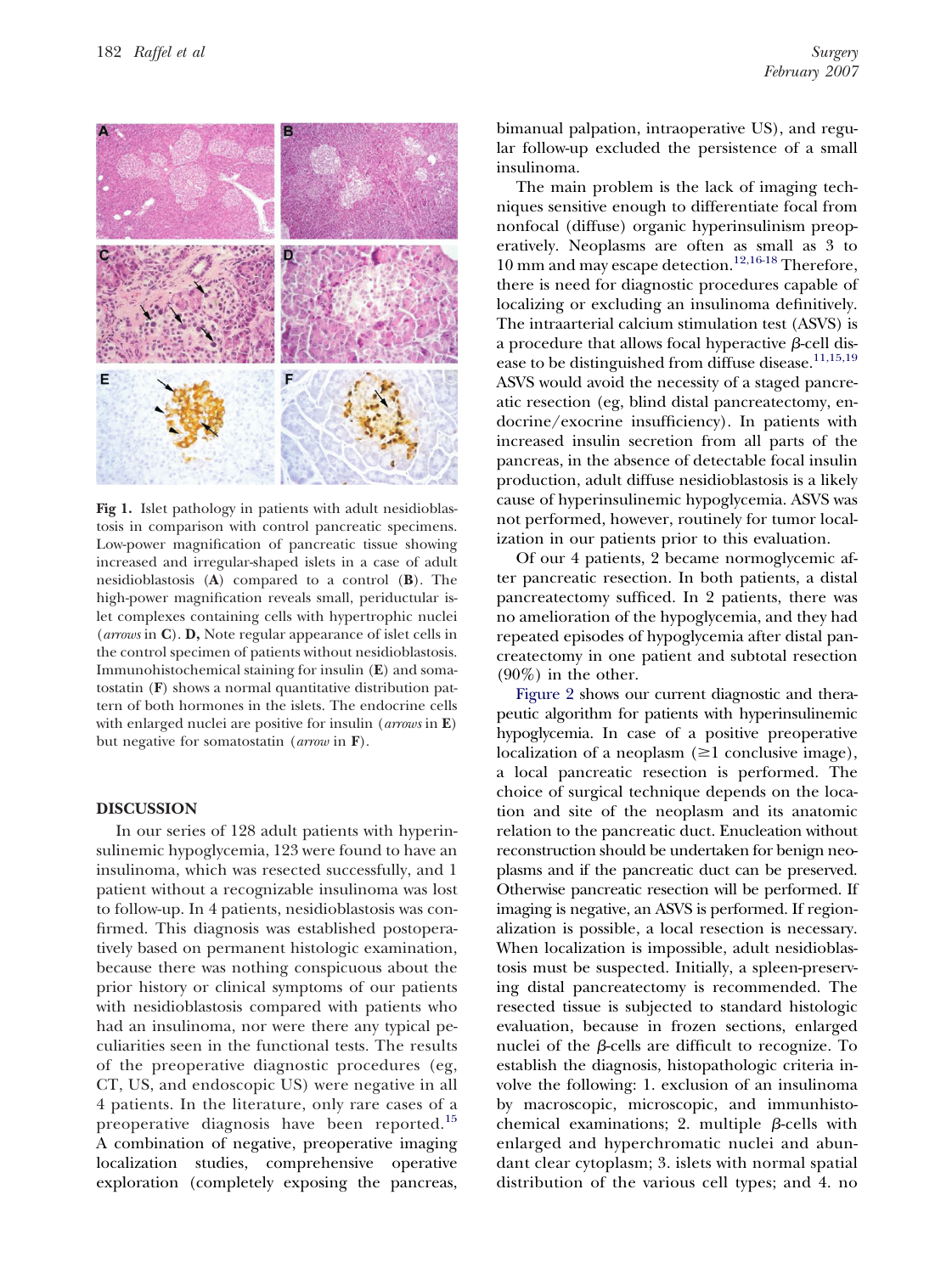<span id="page-4-0"></span>

**Fig 2.** Algorithm for surgical decisions in adult hyperinsulinemic hypoglycemia.

proliferative activity (ki-67 proliferation activity) of endocrine cells [\(Fig 1\)](#page-3-0).<sup>[14](#page-5-0)</sup> Once the diagnosis of adult nesidioblastosis is established, careful reassessment of the patient is compulsory. When the disease persists, a 70% resection of the pancreatic tissue (extended left-sided resection) is advisable to give the patient a chance to avoid developing diabetes. If the disease continues to persist, a subtotal pancreatectomy (90%) is very likely to control the disease. Although a total pancreatectomy will abolish the hypoglycemic periods, the risk of another pancreatic resection appears to be less than the risks associated with some diabetes after total pancreatectomy.

The limitations of the study must be addressed. In the past, we did not perform drug screening routinely for sulfonylurea in patients with organic hyperinsulinism. All patients were monitored in hospital before the diagnosis, and fasting was carried out under close surveillance. We added drug screening to our preoperative work-up recently, and one of our patients was tested. This patient was negative for sulfonylurea. Diagnosis of hyperinsulinemic hypoglycemia in our institution is now based on hypoglycemia, increased insulin levels, prolonged fasting, and increased C peptide levels. Also, ASVS was not performed routinely for tumor localization in our patients prior to this evaluation. Nevertheless, we now favor ASVS for regionalization of pathologic insulin release in patients with negative localization imaging.

Our data suggest that about 3% of the patients with hyperinsulinemic hypoglycemia had adult nesidioblastosis. Nesidioblastosis, therefore, seems to account for a substantial fraction of patients with hyperinsulinemic hypoglycemia. The cause of nesidioblastosis in adults is unknown, but may be a genetic defect similar to the molecular changes affecting the insulin secretion signaling process in infants.[20](#page-5-0) The treatment is operative resection, but the line between "too much" and "too little" pancreatic resection is narrow and undefined. A prudent approach is warranted and should include informing the patient that multiple procedures may be necessary. There is no optimum procedure for all adult patients with nesidioblastosis, and a second operation involves less risk than the risk of lifetime diabetes mellitus after functional pancreatectomy.

We would like to thank Maike Pacena, Anja Paulus, and Waldemar Strauss for their excellent technical assistance. We thank Katherine Dege for critically reading our manuscript. Some of the results of this study are used in the doctoral thesis of Daniel Wieben (Kiel).

#### **REFERENCES**

- 1. Reinecke-Lüthge A, Koschoreck F, Klöppel G. The molecular basis of persistent hyperinsulinemic hypoglycemia of infancy and its pathologic substrates. Virchows Arch 2000; 436:1-5.
- 2. Glaser B. Hyperinsulinism of the newborn. Semin Perinatol 2000;24:150-63.
- 3. Goossens A, Gepts W, Saudubray JM, Bonnefont JP, Nihoul-Fekete C, Heitz PU, et al. Diffuse and focal nesidioblastosis. A clinicopathological study of 24 patients with persistent neonatal hyperinsulinemic hypoglycemia. Am J Surg Pathol 1989;13:766 –75.
- 4. Laidlaw GF. Nesidioblastoma, the islet tumor of the pancreas. Am J Pathol 1938;14:125-34.
- 5. Yakovac WC, Baker L, Hummler K. Beta cell nesidioblastosis in idiopathic hypoglycemia of infancy. Pediatrics 1971;79: 226-31.
- 6. Sandler R, Horwitz DL, Rubenstein AH, Kuzuya H. Hypoglycemia and endogenous hyperinsulinism complicating diabetes mellitus. Am J Med 1975;59:730-6.
- 7. Harness JK, Geelhoed GW, Thompson NW, Nishiyama RH, Fajans SS, Kraft RO, et al. Nesidioblastosis in adults: a surgical dilemma. Arch Surg 1981;116:575-80.
- 8. Weidenheim KM, Hinchey WM, Campbell WG Jr. Hyperinsulinemic hypoglycemia in adults with islet-cell hyperplasia